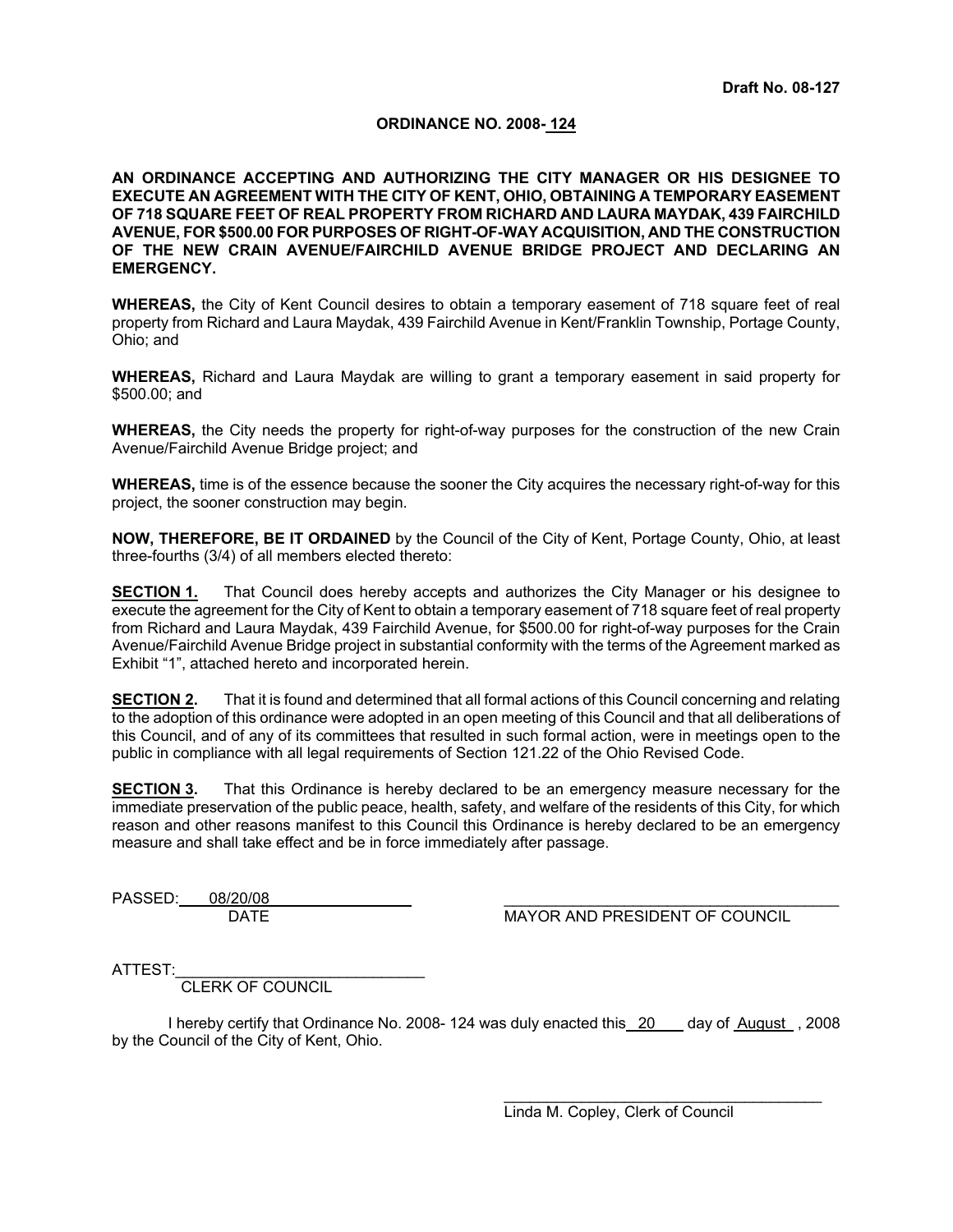# **PARCEL 9-T POR-CRAIN AVENUE TEMPORARY EASEMENT FOR THE PURPOSE OF PERFORMING THE WORK NECESSARY TO RECONSTRUCT STEPS, DRIVE AND COMPLETE GRADING FOR APPROXIMATELY 24 MONTHS FROM DATE OF ENTRY BY THE STATE OF OHIO, DEPARTMENT OF TRANSPORTATION**

### **[Surveyor's description of the premises follows]**

Situated in the City of Kent, County of Portage and State of Ohio, being part of Lot 30 of Original Franklin Township, T-3-N, R-9-W, being a parcel of land lying on the left side of the centerline of right-of-way of Fairchild Avenue (60 feet), as shown on the POR-CRAIN AVENUE plans made for the City of Kent, Ohio by ARCADIS G  $\&$  M of Ohio, Inc. and as recorded in Reception Number of the records of Portage County, Ohio and being located within the following described points in the boundary thereof:

 Commencing at a 1" rebar found in a monument box at the intersection of the centerline of right-ofway of Hudson Road (60 feet) and the northerly right-of-way of Fairchild Avenue (60 feet), said rebar at Station 11+69.40, 30.00' left of the centerline of right-of-way of Fairchild Avenue;

 Thence **South 66° 33' 19" East 91.33'** along the northerly right-of-way of Fairchild Avenue to the southwesterly corner of a parcel of land now or formerly owned by Richard J. Maydak and Laura L. Maydak recorded in Volume 919, Page 773, at Station 12+60.73, 30.00' left of the centerline of right-ofway of Fairchild Avenue (60 feet); also being the TRUE PLACE OF BEGINNING of the temporary easement herein described:

- 1. Thence **North 21° 39' 39" East 10.84'** along the westerly property line of said Maydak parcel to Station 12+60.39, 40.83' left of the centerline of right-of-way of Fairchild Avenue;
- 2. Thence **South 67° 54' 51" East 15.12'** through said Maydak parcel to a point at Station 12+75.50, 41.19' left of the centerline of right-of-way of Fairchild Avenue;
- 3. Thence **North 69° 03' 29" East 7.55'** through said Maydak parcel to a point at Station 12+80.90, 46.47' left of the centerline of right-of-way of Fairchild Avenue ;
- 4. Thence **South 68° 04' 23" East 11.91'** through said Maydak parcel to a point at Station 12+92.81, 46.79' left of the centerline of Fairchild Avenue;
- 5. Thence **North 21° 55' 37" East 9.72'** through said Maydak parcel to a point at Station 12+92.55, 56.51' left of the centerline of Fairchild Avenue;
- 6. Thence **South 66° 29' 09" East 10.37'** to a point on the easterly property line of said Maydak parcel at Station 13+02.93, 56.50' left of the centerline of Fairchild Avenue;
- 7. Thence **South 21° 39' 39" West 26.51'** along the easterly property line of said Maydak parcel to the northerly right-of-way line of Fairchild Avenue at Station 13+03.75, 30.00' left of the centerline of Fairchild Avenue;
- 8. Thence **North 66° 33' 19" West 43.02'** along the northerly right-of-way line of Fairchild Avenue to the TRUE PLACE OF BEGINNING.

 The above described parcel contains 718 square feet of land, which includes 0 square feet in the present road occupied, resulting in a net take of 718 square feet of land of which is contained within Portage County Auditor's Permanent Parcel Number 170302000159 and subject to all legal highways and easements of record.

 This description was prepared by Angela M. Metz, E.I. in December 2006 under the direct supervision of Charles A. Hauber, Registered Surveyor Number 8034 and is based on a field survey